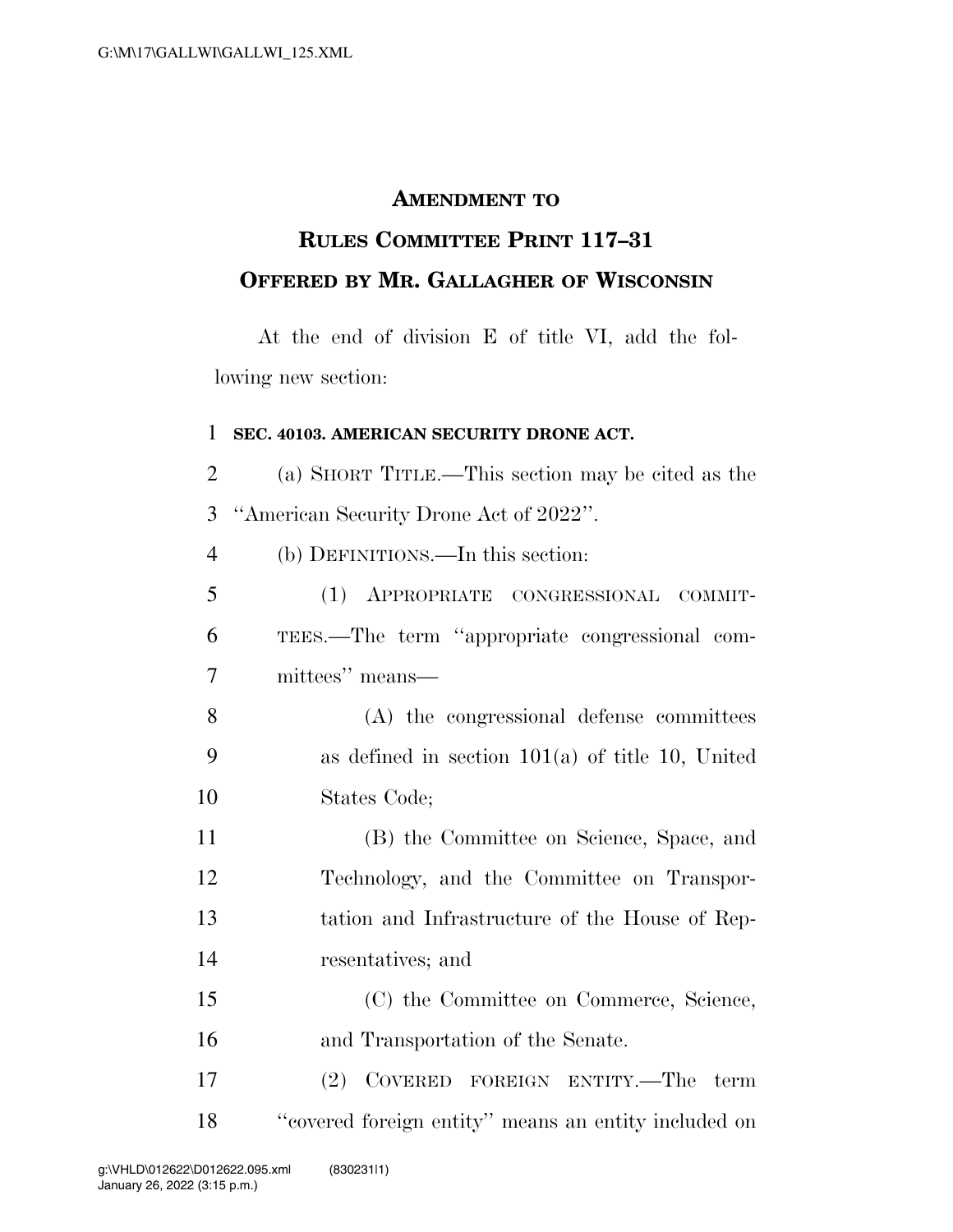| $\mathbf{1}$   | a list developed and maintained by the Federal Ac-   |
|----------------|------------------------------------------------------|
| $\overline{2}$ | quisition Security Council that includes entities in |
| 3              | the following categories:                            |
| $\overline{4}$ | (A) An entity included on the Consolidated           |
| 5              | Screening List.                                      |
| 6              | (B) Any entity that is subject<br>$\mathbf{t}$       |
| 7              | extrajudicial direction from a foreign govern-       |
| 8              | ment, as determined by the Secretary of Home-        |
| 9              | land Security.                                       |
| 10             | (C) Any entity the Secretary of Homeland             |
| 11             | Security, in coordination with the Director of       |
| 12             | National Intelligence and the Secretary of De-       |
| 13             | fense, determines poses a national security risk.    |
| 14             | (D) Any entity domiciled in the People's             |
| 15             | Republic of China or subject to influence or         |
| 16             | control by the Government of the People's Re-        |
| 17             | public of China or the Communist Party of the        |
| 18             | People's Republic of China, as determined by         |
| 19             | the Secretary of Homeland Security.                  |
| 20             | (E) Any subsidiary or affiliate of an entity         |
| 21             | described in subparagraphs $(A)$ through $(D)$ .     |
| 22             | (3) EXECUTIVE AGENCY.—The term "executive            |
| 23             | agency" has the meaning given that term in section   |
| 24             | 133 of title 41, United States Code.                 |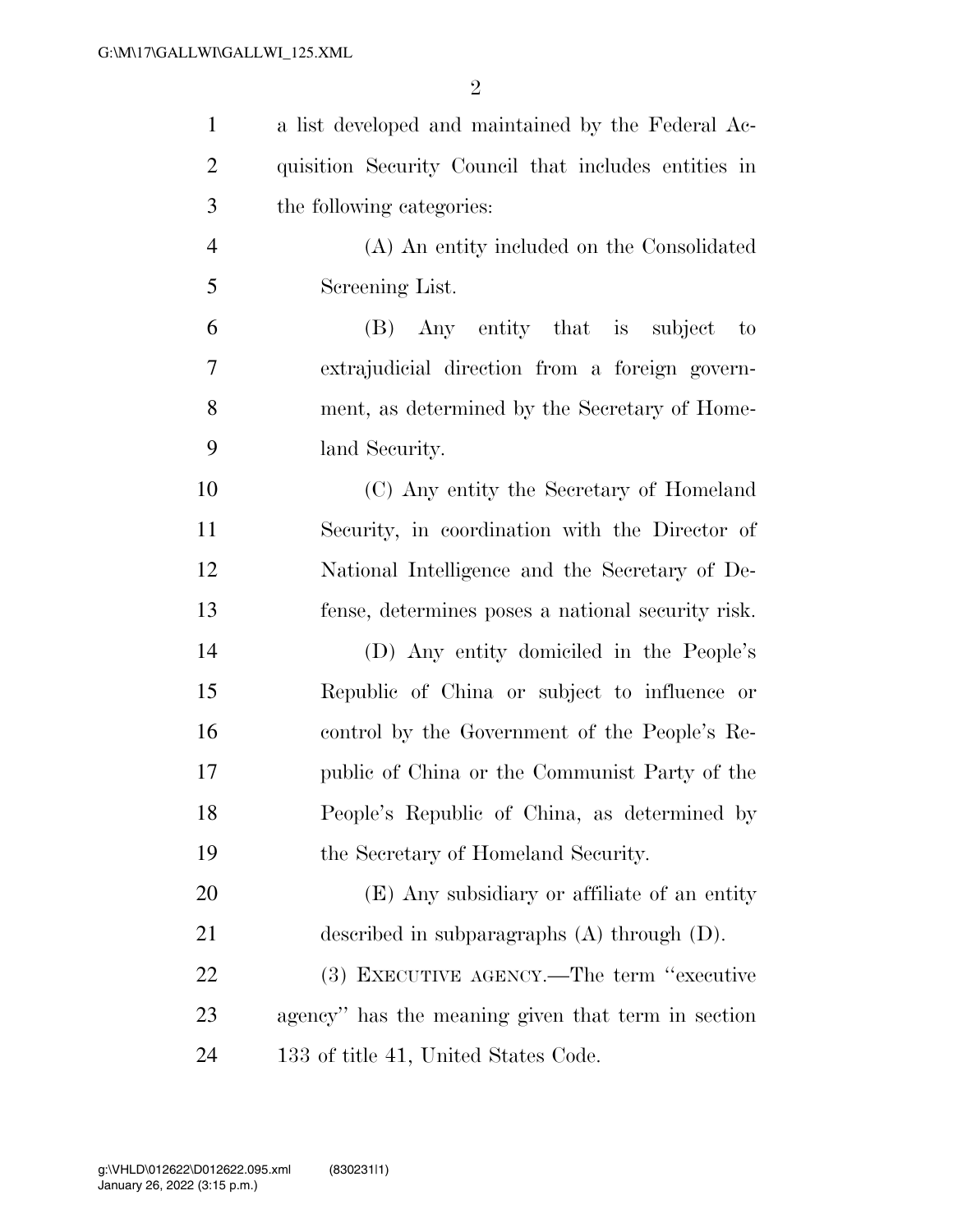(4) UNMANNED AIRCRAFT SYSTEM; UAS.—Ex- cept as otherwise provided, the terms ''unmanned aircraft system'' and ''UAS'' mean an unmanned aircraft and associated elements (consisting of com- munication links and the components that control the unmanned aircraft) that are required for the op- erator to operate safely and efficiently in the na-tional airspace system.

 (c) PROHIBITION ON PROCUREMENT OF UNMANNED AIRCRAFT SYSTEMS FROM COVERED FOREIGN ENTI-TIES.—

 (1) IN GENERAL.—Except as provided under paragraphs (2) and (3), the head of an executive agency may not procure any unmanned aircraft sys- tem that is manufactured, assembled, designed, or patented by a covered foreign entity that are re- quired for the operator to operate safely and effi- ciently in the national airspace system. The Federal Acquisition Security Council, in coordination with the Secretary of Transportation, shall develop and update a list of associated elements.

 (2) EXEMPTION.—The Secretary of Homeland Security, the Secretary of Defense, and the Attorney General are exempt from the restriction under para-graph (1) if the operation or procurement—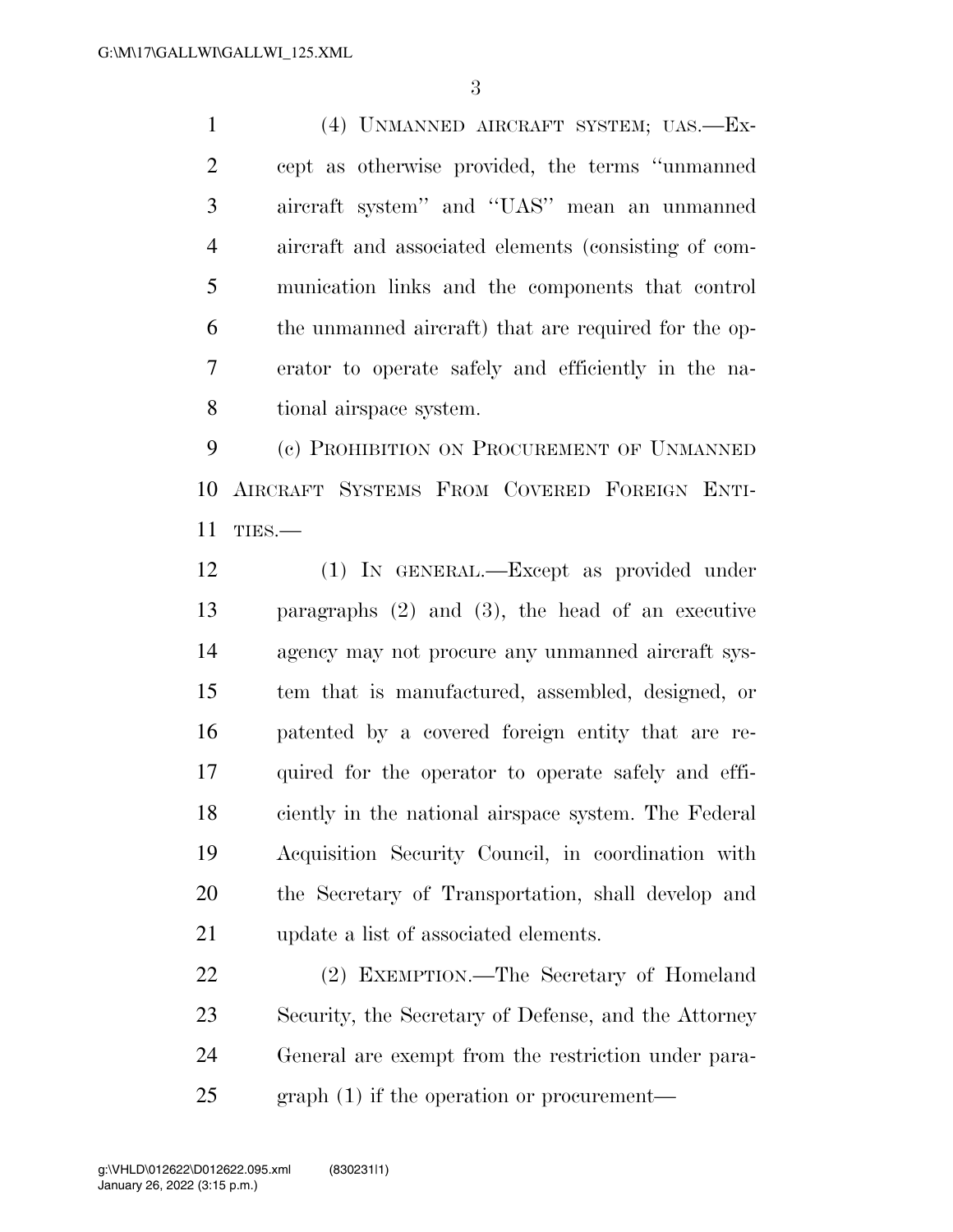| $\mathbf{1}$   | $(A)$ is for the sole purposes of research,       |
|----------------|---------------------------------------------------|
| $\overline{2}$ | evaluation, training, testing, or analysis for-   |
| 3              | (i) electronic warfare;                           |
| $\overline{4}$ | (ii) information warfare operations;              |
| 5              | (iii) development of UAS or counter-              |
| 6              | UAS technology;                                   |
| 7              | (iv) counterterrorism or counterintel-            |
| 8              | ligence activities; or                            |
| 9              | (v) Federal criminal investigations, in-          |
| 10             | cluding forensic examinations; and                |
| 11             | (B) is required in the national interest of       |
| 12             | the United States.                                |
| 13             | (3) WAIVER.—The head of an executive agency       |
| 14             | may waive the prohibition under paragraph $(1)$ — |
| 15             | (A) with the approval of the Secretary of         |
| 16             | Homeland Security or the Secretary of Defense;    |
| 17             | and                                               |
| 18             | (B) upon notification to Congress.                |
| 19             | (d) PROHIBITION ON OPERATION OF UNMANNED          |
| 20             | AIRCRAFT SYSTEMS FROM COVERED FOREIGN ENTI-       |
| 21             | TIES.                                             |
| 22             | $(1)$ Prohibition.—                               |
| 23             | (A) IN GENERAL.—Beginning on the date             |
| 24             | that is 2 years after the date of the enactment   |
| 25             | of this Act, an executive agency may not oper-    |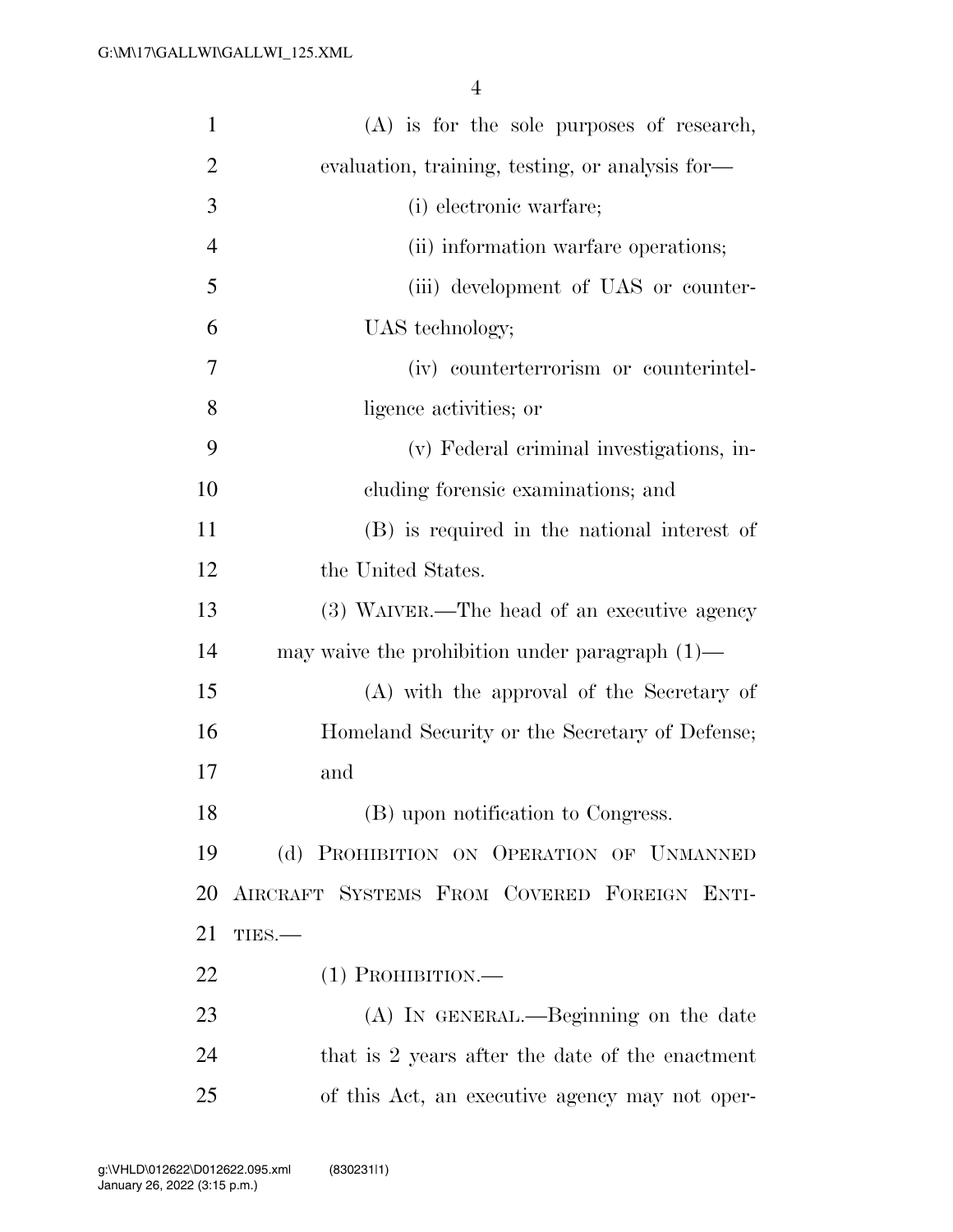| $\mathbf{1}$   | ate an unmanned aircraft system manufac-             |
|----------------|------------------------------------------------------|
| $\overline{2}$ | tured, assembled, designed, or patented by a         |
| 3              | covered foreign entity.                              |
| $\overline{4}$ | (B)<br>APPLICABILITY TO<br><b>CONTRACTED</b>         |
| 5              | SERVICES.—The prohibition under subpara-             |
| 6              | graph (A) applies to any unmanned aircraft           |
| $\overline{7}$ | systems that are being used by any executive         |
| 8              | agency through the method of contracting for         |
| 9              | the services of unmanned aircraft systems.           |
| 10             | (2) EXEMPTION.—The Secretary of Homeland             |
| 11             | Security, the Secretary of Defense, and the Attorney |
| 12             | General are exempt from the restriction under para-  |
| 13             | $graph(1)$ if the operation or procurement—          |
| 14             | $(A)$ is for the sole purposes of research,          |
| 15             | evaluation, training, testing, or analysis for-      |
| 16             | (i) electronic warfare;                              |
| 17             | (ii) information warfare operations;                 |
| 18             | (iii) development of UAS or counter-                 |
| 19             | UAS technology;                                      |
| 20             | (iv) counterterrorism or counterintel-               |
| 21             | ligence activities; or                               |
| 22             | (v) Federal criminal investigations, in-             |
| 23             | cluding forensic examinations; and                   |
| 24             | (B) is required in the national interest of          |
| 25             | the United States.                                   |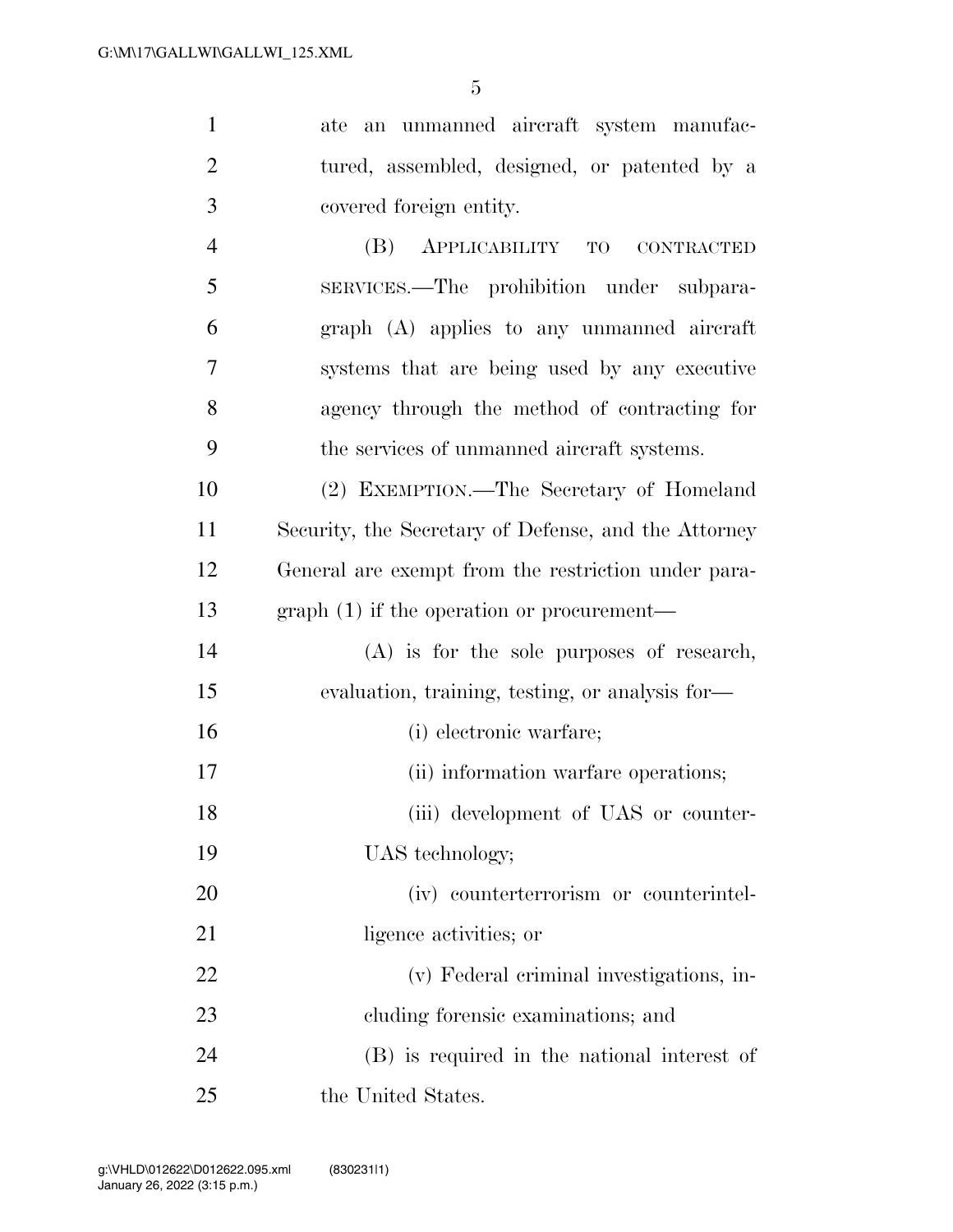| $\mathbf{1}$   | (3) WAIVER.—The head of an executive agency             |
|----------------|---------------------------------------------------------|
| $\overline{2}$ | may waive the prohibition under paragraph (1) on a      |
| 3              | case-by-case basis—                                     |
| $\overline{4}$ | (A) with the approval of the Secretary of               |
| 5              | Homeland Security or the Secretary of Defense;          |
| 6              | and                                                     |
| 7              | (B) upon notification to Congress.                      |
| 8              | (4) REGULATIONS AND GUIDANCE.—Not later                 |
| 9              | than 180 days after the date of the enactment of        |
| 10             | this Act, the Secretary of Homeland Security shall      |
| 11             | prescribe regulations or guidance to implement this     |
| 12             | subsection.                                             |
| 13             | (e) PROHIBITION ON USE OF FEDERAL FUNDS FOR             |
| 14             | PURCHASES AND OPERATION OF UNMANNED AIRCRAFT            |
| 15             | SYSTEMS FROM COVERED FOREIGN ENTITIES.                  |
| 16             | (1) IN GENERAL.—Beginning on the date that              |
| 17             | is 2 years after the date of the enactment of this      |
| 18             | Act, except as provided in paragraphs $(2)$ and $(3)$ , |
| 19             | Federal funds awarded through a contract, grant, or     |
| 20             | cooperative agreement entered into on or after such     |
| 21             | effective date, or otherwise made available, may not    |
| 22             | be used—                                                |
| 23             | $(A)$ to purchase a unmanned aircraft sys-              |
| 24             | tem, or a system to counter unmanned aircraft           |
| 25             | systems, that is manufactured, assembled, de-           |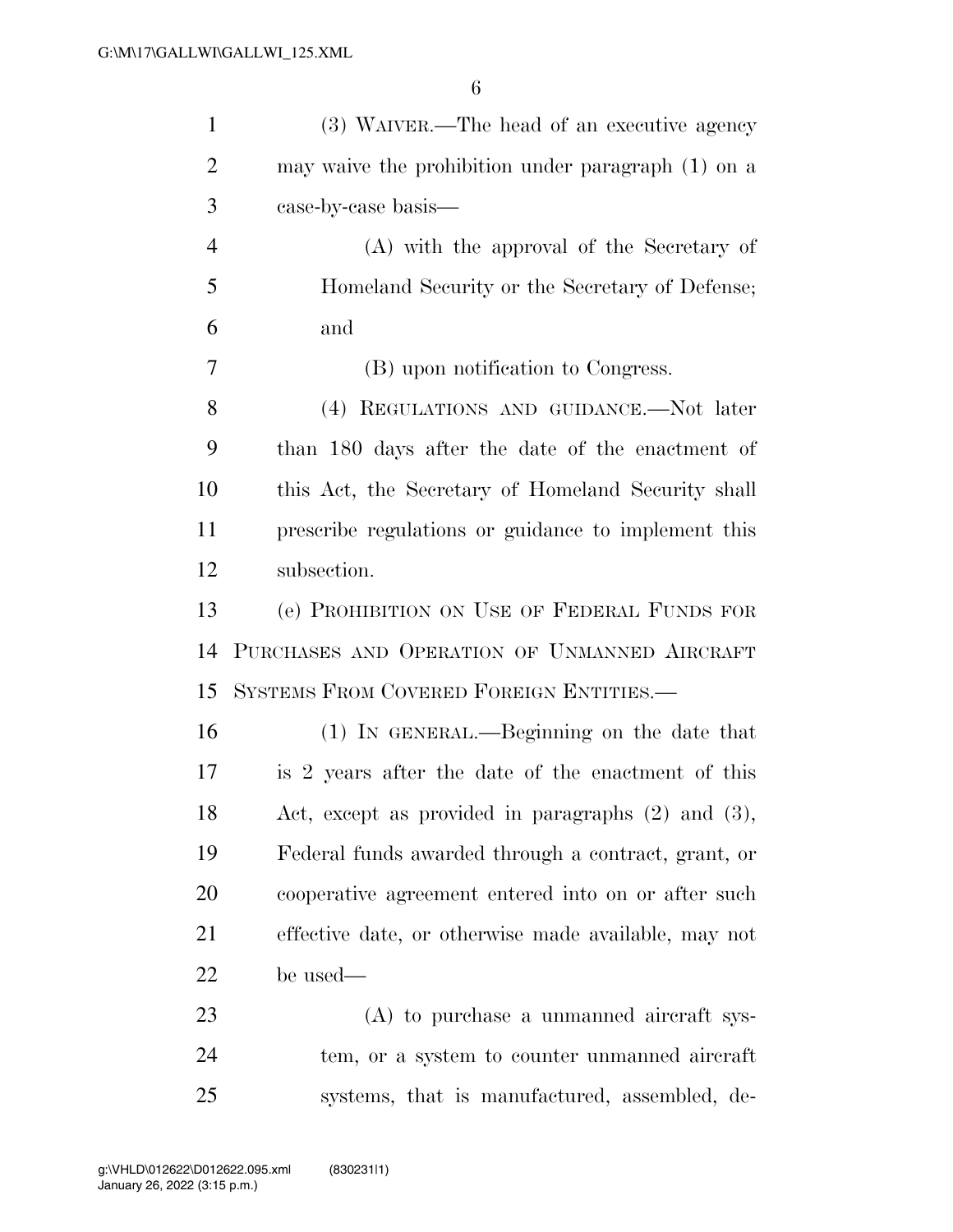| $\mathbf{1}$   | signed, or patented by a covered foreign entity;         |
|----------------|----------------------------------------------------------|
| $\overline{2}$ | or                                                       |
| 3              | (B) in connection with the operation of                  |
| $\overline{4}$ | such a drone or unmanned aircraft system.                |
| 5              | (2) EXEMPTION.—An executive agency is ex-                |
| 6              | empt from the restriction under paragraph (1) if the     |
| 7              | operation or procurement is for the sole purposes of     |
| 8              | research, evaluation, training, testing, or analysis, as |
| 9              | determined by the Secretary of Homeland Security,        |
| 10             | the Secretary of Defense, or the Attorney General,       |
| 11             | $for-$                                                   |
| 12             | $(A)$ electronic warfare;                                |
| 13             | (B) information warfare operations;                      |
| 14             | (C) development of UAS or counter-UAS                    |
| 15             | technology;                                              |
| 16             | (D) counterterrorism or counterintelligence              |
| 17             | activities;                                              |
| 18             | (E) Federal criminal investigations, includ-             |
| 19             | ing forensic examinations; or                            |
| 20             | (F) the safe integration of UAS in the na-               |
| 21             | tional airspace (as determined in consultation           |
| 22             | with the Secretary of Transportation); and               |
| 23             | $(G)$ is required in the national interest of            |
| 24             | the United States.                                       |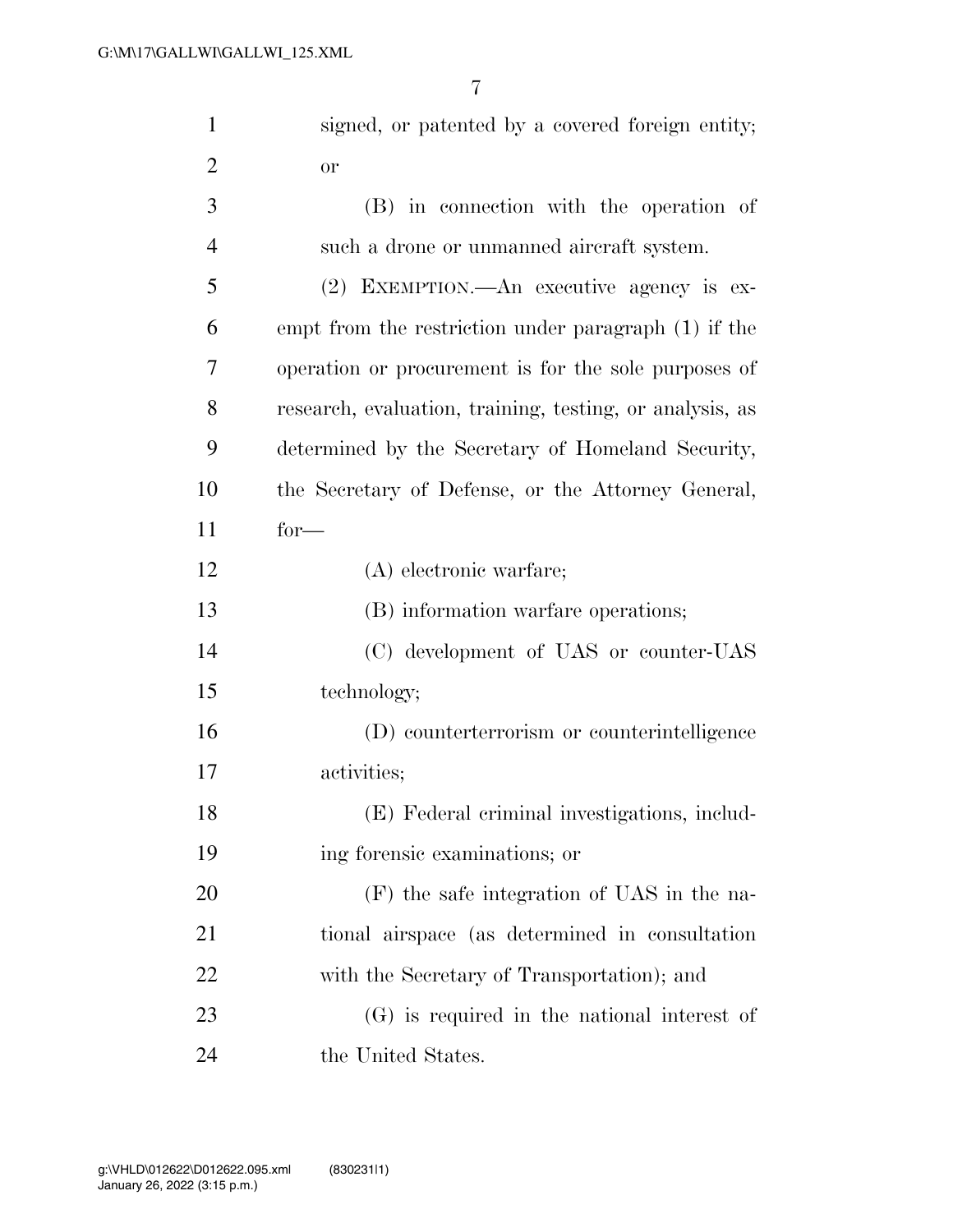| $\mathbf{1}$   | (3) WAIVER.—The head of an executive agency             |
|----------------|---------------------------------------------------------|
| $\overline{2}$ | may waive the prohibition under paragraph (1) on a      |
| 3              | case-by-case basis—                                     |
| $\overline{4}$ | (A) with the approval of the Secretary of               |
| 5              | Homeland Security or the Secretary of Defense;          |
| 6              | and                                                     |
| 7              | (B) upon notification to Congress.                      |
| 8              | (4) REGULATIONS.—Not later than 180 days                |
| 9              | after the date of the enactment of this Act, the Fed-   |
| 10             | eral Acquisition Regulatory Council shall prescribe     |
| 11             | regulations or guidance, as necessary, to implement     |
| 12             | the requirements of this subsection relating to Fed-    |
| 13             | eral contracts.                                         |
| 14             | (f) PROHIBITION ON USE OF GOVERNMENT-ISSUED             |
| 15             | PURCHASE CARDS TO PURCHASE UNMANNED AIRCRAFT            |
| 16             | SYSTEMS FROM COVERED FOREIGN ENTITIES.-Effective        |
| 17             | immediately, Government-issued Purchase Cards may not   |
|                | 18 be used to procure any unmanned aircraft system from |
| 19             | a covered foreign entity.                               |
| 20             | (g) MANAGEMENT OF EXISTING INVENTORIES OF               |
| 21             | UNMANNED AIRCRAFT SYSTEMS FROM COVERED FOR-             |
| 22             | EIGN ENTITIES.                                          |
| 23             | (1) IN GENERAL.—Effective immediately, all              |
| 24             | executive agencies must account for existing inven-     |
| 25             | tories of unmanned aircraft systems manufactured,       |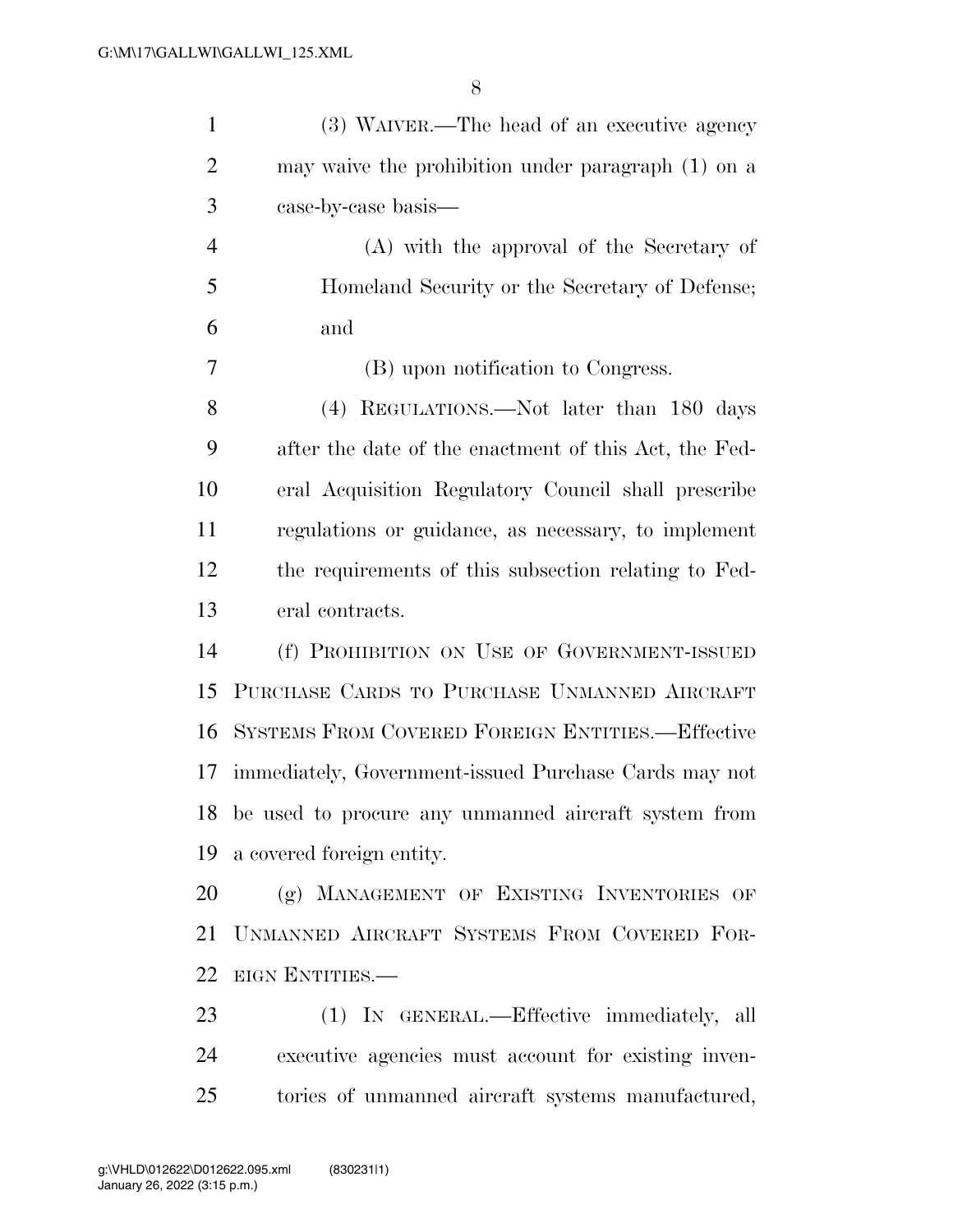assembled, designed, or patented by a covered for- eign entity in their personal property accounting sys- tems, regardless of the original procurement cost, or the purpose of procurement due to the special moni- toring and accounting measures necessary to track the items' capabilities.

 (2) CLASSIFIED TRACKING.—Due to the sen- sitive nature of missions and operations conducted by the United States Government, inventory data re- lated to unmanned aircraft systems manufactured, assembled, designed, or patented by a covered for-eign entity may be tracked at a classified level.

 (3) EXCEPTIONS.—The Department of Defense and Department of Homeland Security may exclude from the full inventory process, unmanned aircraft systems that are deemed expendable due to mission risk such as recovery issues or that are one-time-use unmanned aircraft system due to requirements and low cost.

 (h) COMPTROLLER GENERAL REPORT.—Not later than 275 days after the date of the enactment of this Act, the Comptroller General of the United States shall submit to Congress a report on the amount of commercial off-the-shelf drones and unmanned aircraft systems procured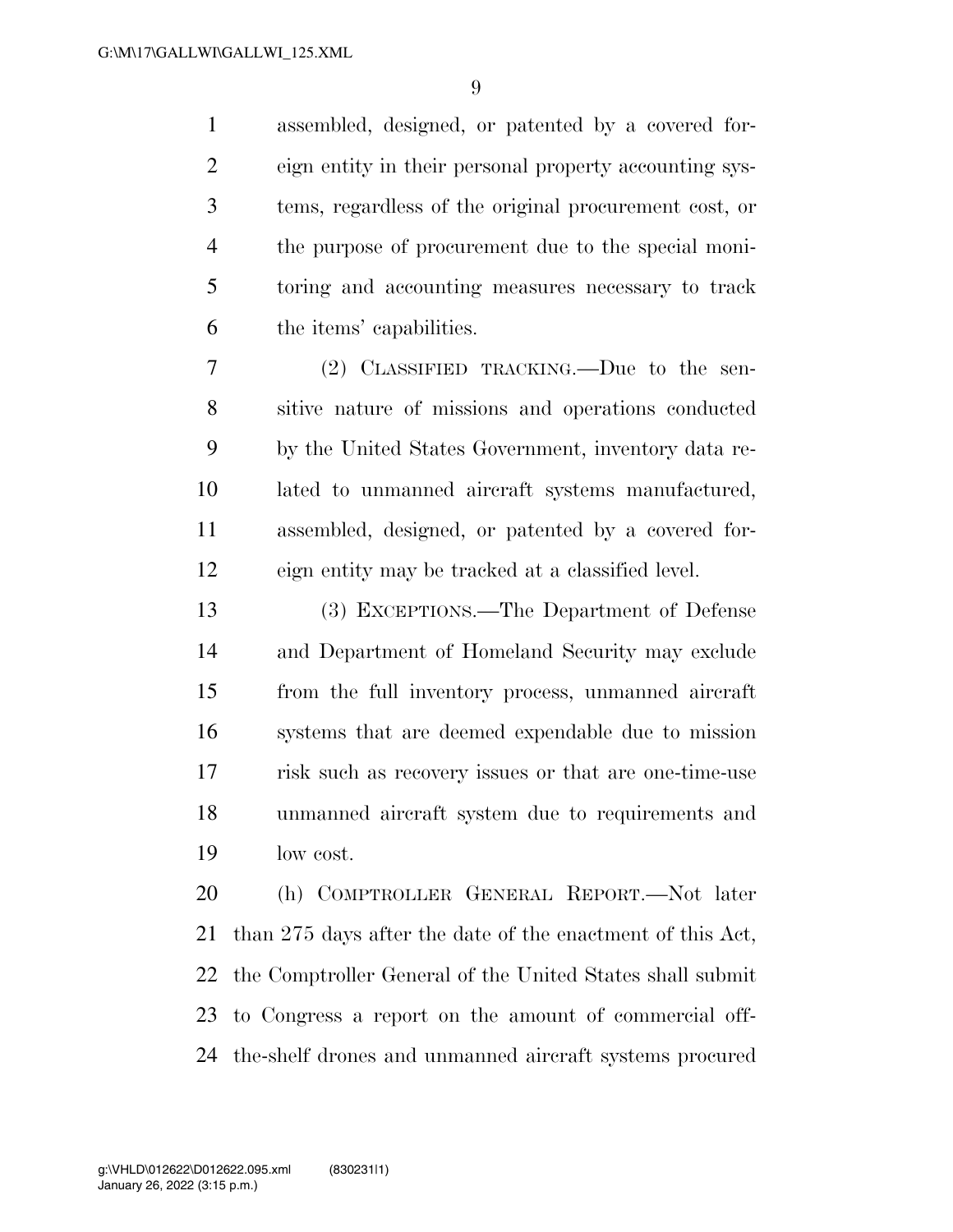by Federal departments and agencies from covered foreign entities.

 (i) GOVERNMENT-WIDE POLICY FOR PROCUREMENT OF UNMANNED AIRCRAFT SYSTEMS.—

 (1) IN GENERAL.—Not later than 180 days after the date of the enactment of this Act, the Di- rector of the Office of Management and Budget, in coordination with the Department of Homeland Se- curity, Department of Transportation, the Depart- ment of Justice, and other Departments as deter- mined by the Director of the Office of Management and Budget, and in consultation with the National Institute of Standards and Technology, shall estab- lish a government-wide policy for the procurement of UAS—

 (A) for non-Department of Defense and non-intelligence community operations; and

 (B) through grants and cooperative agree-ments entered into with non-Federal entities.

20 (2) INFORMATION SECURITY.—The policy devel- oped under paragraph (1) shall include the following specifications, which to the extent practicable, shall be based on industry standards and technical guid- ance from the National Institute of Standards and Technology, to address the risks associated with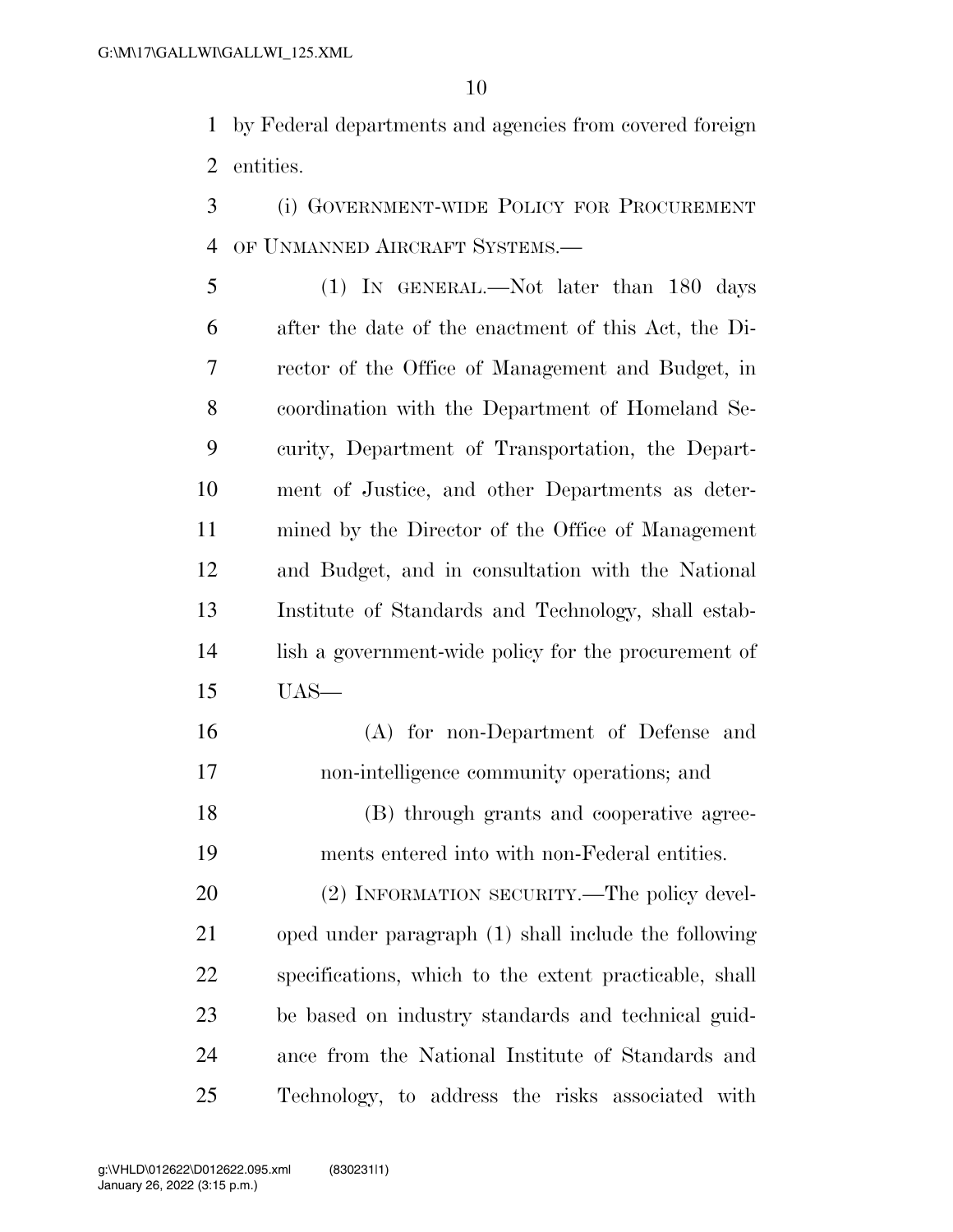| processing, storing and transmitting Federal infor-<br>(A) Protections to ensure controlled access<br>and<br>hardware by ensuring changes to UAS are<br>properly managed, including by ensuring UAS |
|-----------------------------------------------------------------------------------------------------------------------------------------------------------------------------------------------------|
|                                                                                                                                                                                                     |
|                                                                                                                                                                                                     |
|                                                                                                                                                                                                     |
|                                                                                                                                                                                                     |
|                                                                                                                                                                                                     |
|                                                                                                                                                                                                     |
|                                                                                                                                                                                                     |
| can be updated using a secure, controlled, and                                                                                                                                                      |
|                                                                                                                                                                                                     |
| (C) Cryptographically securing sensitive                                                                                                                                                            |
| collected, stored, and transmitted data, includ-                                                                                                                                                    |
| ing proper handling of privacy data and other                                                                                                                                                       |
|                                                                                                                                                                                                     |
| (D) Appropriate safeguards necessary to                                                                                                                                                             |
| protect sensitive information, including during                                                                                                                                                     |
|                                                                                                                                                                                                     |
| (E) Appropriate data security to ensure                                                                                                                                                             |
| that data is not transmitted to or stored in non-                                                                                                                                                   |
|                                                                                                                                                                                                     |
|                                                                                                                                                                                                     |
| (F) The ability to opt out of the uploading,                                                                                                                                                        |
| downloading, or transmitting of data that is not                                                                                                                                                    |
| required by law or regulation and an ability to                                                                                                                                                     |
| choose with whom and where information is                                                                                                                                                           |
|                                                                                                                                                                                                     |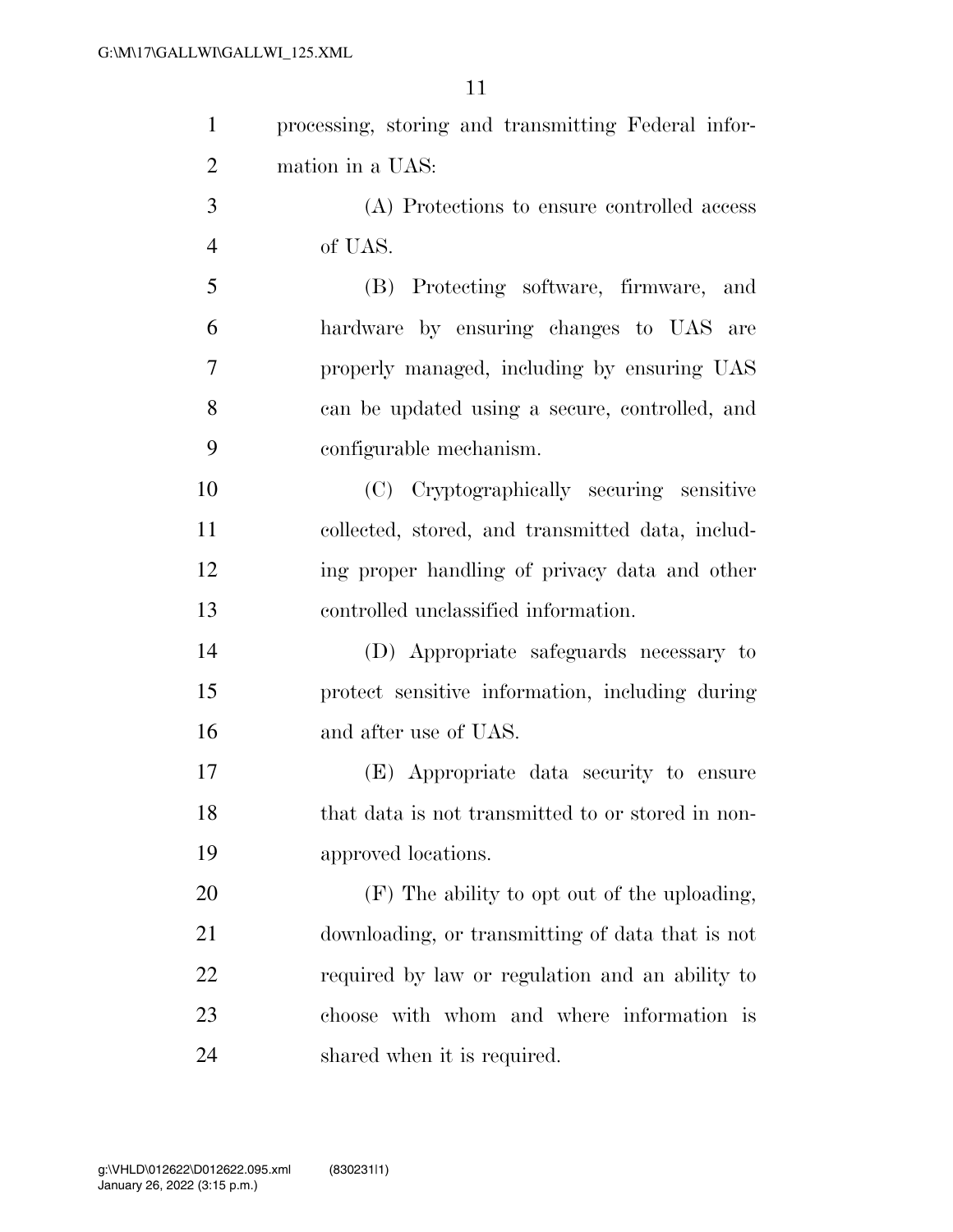| $\mathbf{1}$   | REQUIREMENT.—The policy developed<br>(3)            |
|----------------|-----------------------------------------------------|
| $\overline{2}$ | under paragraph (1) shall reflect an appropriate    |
| 3              | risk-based approach to information security related |
| $\overline{4}$ | to use of UAS.                                      |
| 5              | (4) REVISION OF ACQUISITION REGULATIONS.            |
| 6              | Not later than 180 days after the date on which the |
| 7              | policy required under paragraph (1) is issued—      |
| 8              | (A) the Federal Acquisition Regulatory              |
| 9              | Council shall revise the Federal Acquisition        |
| 10             | Regulation, as necessary, to implement the pol-     |
| 11             | icy; and                                            |
| 12             | (B) any executive agency or other Federal           |
| 13             | entity not subject to, or not subject solely to,    |
| 14             | the Federal Acquisition Regulation shall revise     |
| 15             | applicable policy, guidance, or regulations, as     |
| 16             | necessary, to implement the policy.                 |
| 17             | (5) EXEMPTION.—In developing the policy re-         |
| 18             | quired under paragraph (1), the Director of the Of- |
| 19             | fice of Management and Budget shall incorporate an  |
| 20             | exemption to the policy for the following reasons:  |
| 21             | (A) In the case of procurement for the              |
| 22             | purposes of training, testing or analysis for-      |
| 23             | (i) electronic warfare; or                          |
| 24             | (ii) information warfare operations.                |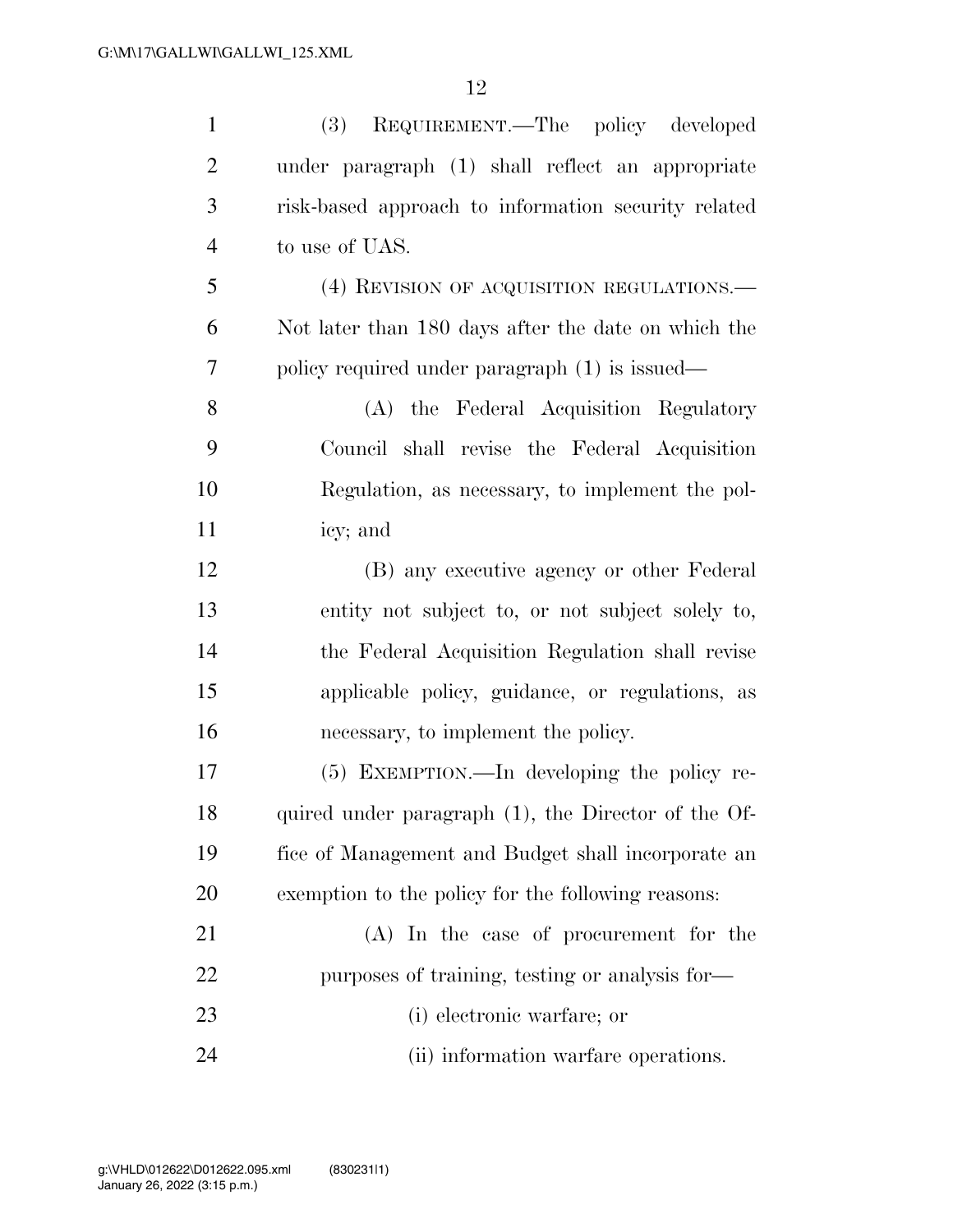| $\mathbf{1}$   | (B) In the case of researching UAS tech-             |
|----------------|------------------------------------------------------|
| $\overline{2}$ | nology, including testing, evaluation, research,     |
| 3              | or development of technology to counter UAS.         |
| $\overline{4}$ | (C) In the case of a head of the procuring           |
| 5              | executive agency determining, in writing, that       |
| 6              | no product that complies with the information        |
| 7              | security requirements described in paragraph         |
| 8              | $(2)$ is capable of fulfilling mission critical per- |
| 9              | formance requirements, and such determina-           |
| 10             | tion-                                                |
| 11             | (i) may not be delegated below the                   |
| 12             | level of the Deputy Secretary of the pro-            |
| 13             | curing executive agency;                             |
| 14             | (ii) shall specify—                                  |
| 15             | (I) the quantity of end items to                     |
| 16             | which the waiver applies, the procure-               |
| 17             | ment value of which may not exceed                   |
| 18             | $$50,000$ per waiver; and                            |
| 19             | (II) the time period over which                      |
| 20             | the waiver applies, which shall not ex-              |
| 21             | ceed 3 years;                                        |
| 22             | (iii) shall be reported to the Office of             |
| 23             | <b>Budget</b><br>following<br>Management<br>and      |
| 24             | issuance of such a determination; and                |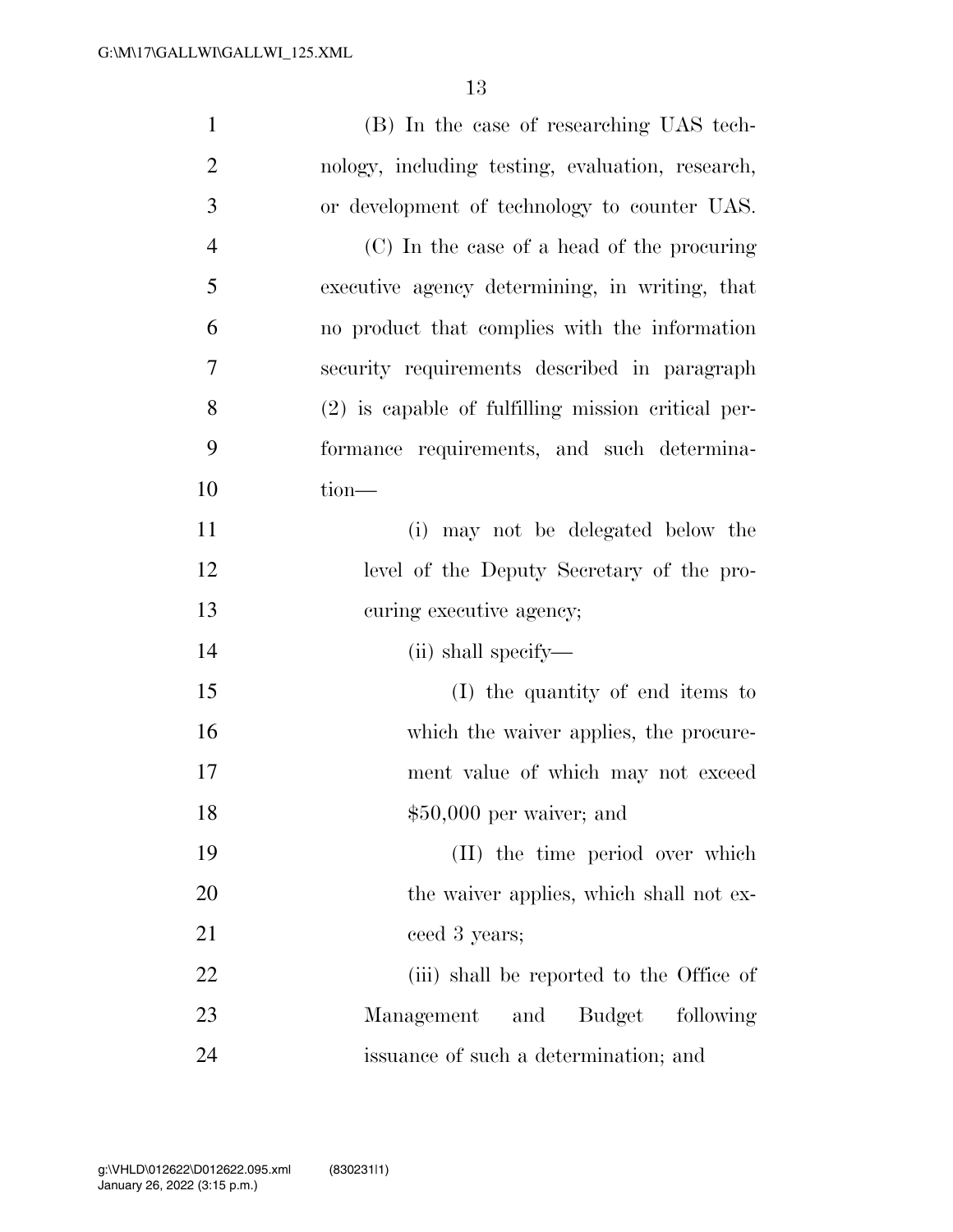| $\mathbf{1}$   | (iv) not later than 30 days after the                 |
|----------------|-------------------------------------------------------|
| $\overline{2}$ | date on which the determination is made,              |
| 3              | shall be provided to the Committee on                 |
| $\overline{4}$ | Homeland Security and Government Af-                  |
| 5              | fairs of the Senate and the Committee on              |
| 6              | Oversight and Reform of the House of                  |
| 7              | Representatives.                                      |
| 8              | (j) STUDY ON THE SUPPLY CHAIN FOR UNMANNED            |
| 9              | AIRCRAFT SYSTEMS AND COMPONENTS.—                     |
| 10             | $(1)$ REPORT REQUIRED.—Not later than 180             |
| 11             | days after the date of the enactment of this Act, the |
| 12             | Under Secretary of Defense for Acquisition and        |
| 13             | Sustainment, in consultation with the Administrator   |
| 14             | of the National Aeronautics and Space Administra-     |
| 15             | tion, shall provide to the appropriate congressional  |
| 16             | committees a report on the supply chain for covered   |
| 17             | unmanned aircraft systems, including a discussion of  |
| 18             | current and projected future demand for covered un-   |
| 19             | manned aircraft systems.                              |
| 20             | (2) ELEMENTS.—The report under paragraph              |
| 21             | $(1)$ shall include the following:                    |
| 22             | (A) A description of the current and future           |
| 23             | global and domestic market for covered un-            |
| 24             | manned aircraft systems that are not widely           |